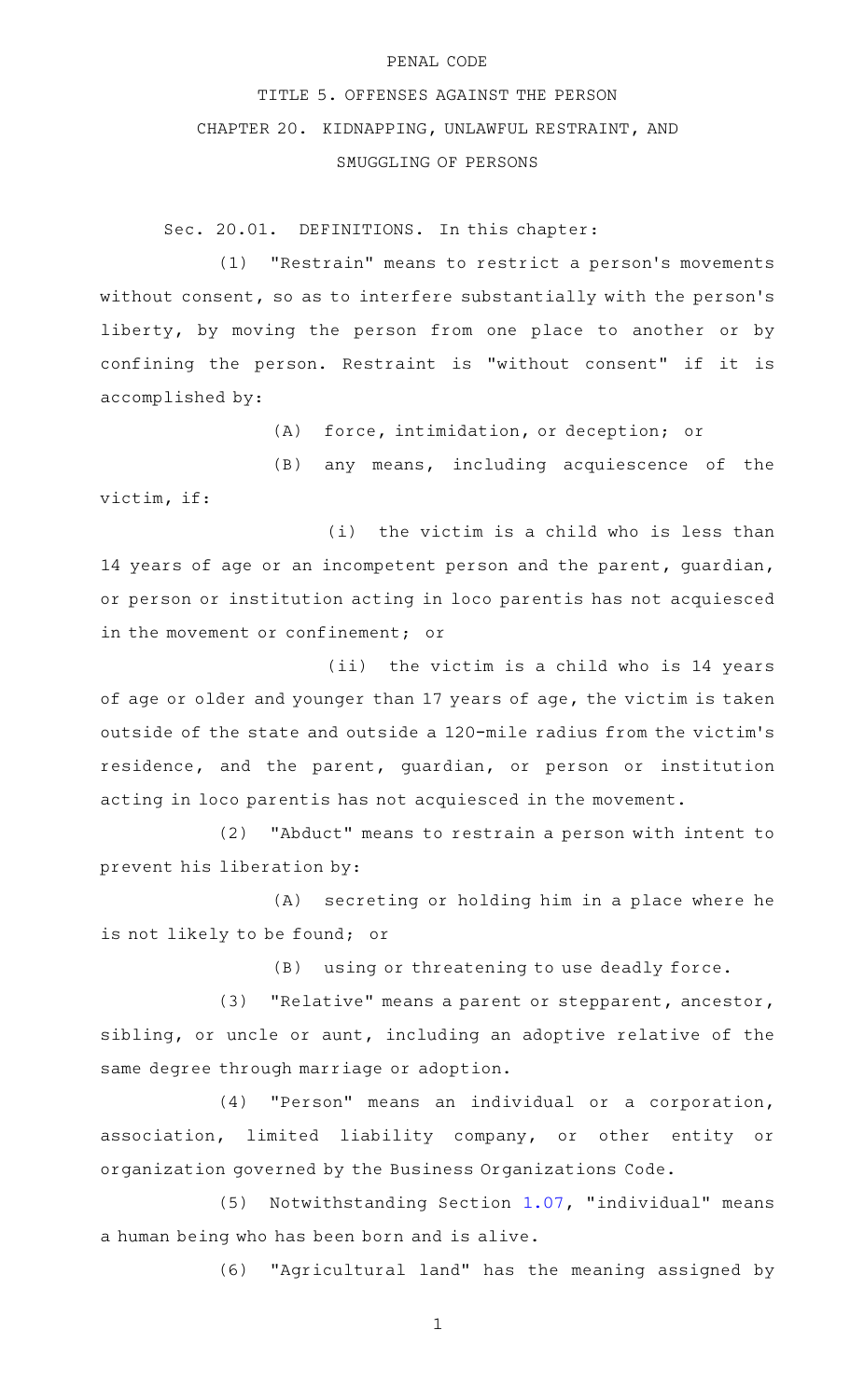Section [75.001](http://www.statutes.legis.state.tx.us/GetStatute.aspx?Code=CP&Value=75.001), Civil Practice and Remedies Code.

(7) "Firearm" has the meaning assigned by Section [46.01.](http://www.statutes.legis.state.tx.us/GetStatute.aspx?Code=PE&Value=46.01)

(8) "Special investigator" includes an agent of the United States Department of Homeland Security.

Acts 1973, 63rd Leg., p. 883, ch. 399, Sec. 1, eff. Jan. 1, 1974. Amended by Acts 1993, 73rd Leg., ch. 900, Sec. 1.01, eff. Sept. 1, 1994; Acts 1999, 76th Leg., ch. 790, Sec. 1, eff. Sept. 1, 1999; Acts 2003, 78th Leg., ch. 822, Sec. 2.03, eff. Sept. 1, 2003. Amended by:

Acts 2019, 86th Leg., R.S., Ch. 112 (S.B. [1258](http://www.legis.state.tx.us/tlodocs/86R/billtext/html/SB01258F.HTM)), Sec. 4, eff. September 1, 2019.

Acts 2021, 87th Leg., R.S., Ch. 572 (S.B. [576](http://www.legis.state.tx.us/tlodocs/87R/billtext/html/SB00576F.HTM)), Sec. 1, eff. September 1, 2021.

Sec. 20.02. UNLAWFUL RESTRAINT. (a) A person commits an offense if he intentionally or knowingly restrains another person.

(b) It is an affirmative defense to prosecution under this section that:

(1) the person restrained was a child younger than 14 years of age;

(2) the actor was a relative of the child; and

(3) the actor's sole intent was to assume lawful control of the child.

(c) An offense under this section is a Class A misdemeanor, except that the offense is:

(1) a state jail felony if the person restrained was a child younger than 17 years of age;

 $(2)$  a felony of the third degree if:

(A) the actor recklessly exposes the victim to a substantial risk of serious bodily injury;

(B) the actor restrains an individual the actor knows is a public servant while the public servant is lawfully discharging an official duty or in retaliation or on account of an exercise of official power or performance of an official duty as a public servant; or

(C) the actor while in custody restrains any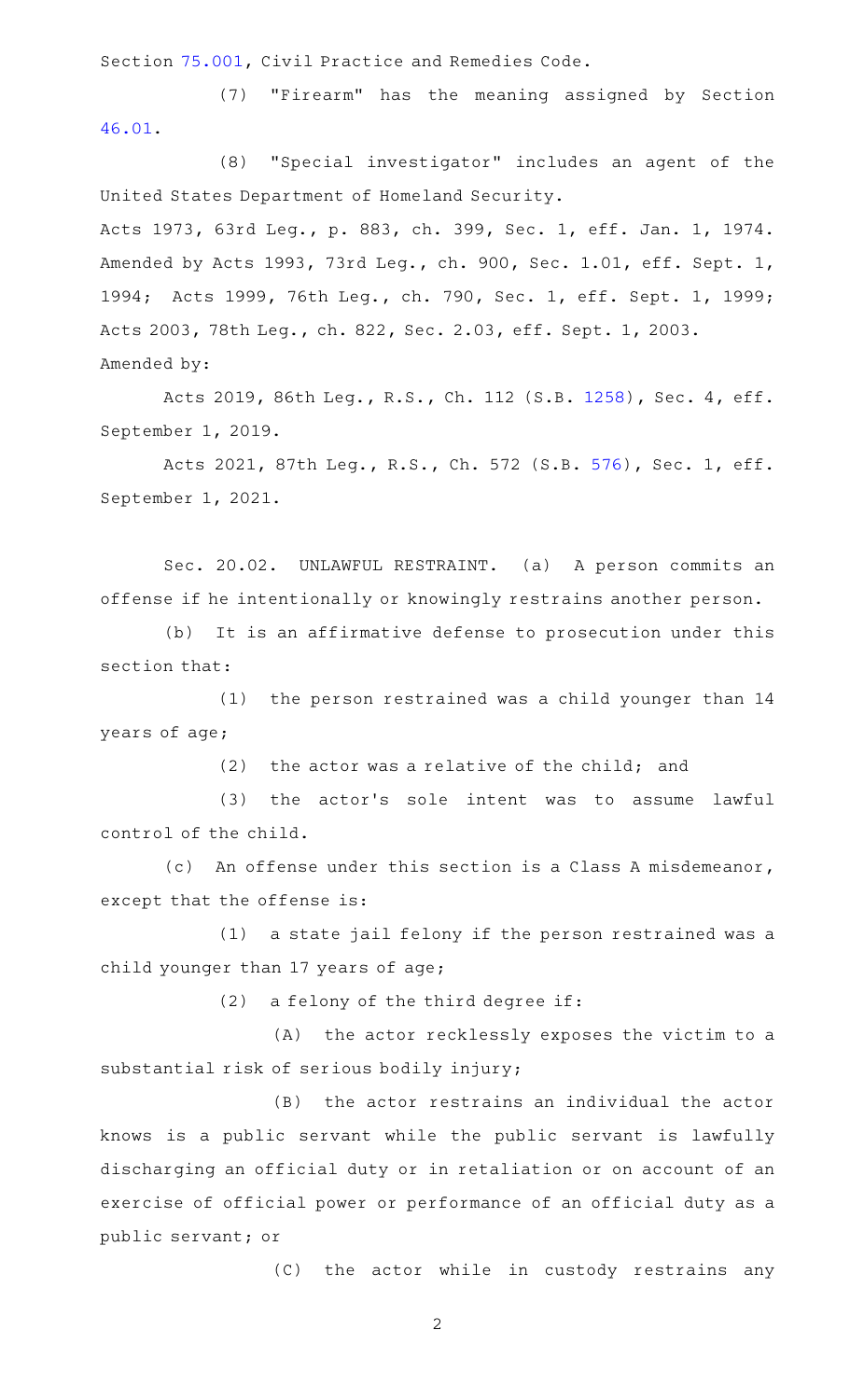## other person; or

(3) notwithstanding Subdivision (2)(B), a felony of the second degree if the actor restrains an individual the actor knows is a peace officer or judge while the officer or judge is lawfully discharging an official duty or in retaliation or on account of an exercise of official power or performance of an official duty as a peace officer or judge.

(d) It is no offense to detain or move another under this section when it is for the purpose of effecting a lawful arrest or detaining an individual lawfully arrested.

(e) It is an affirmative defense to prosecution under this section that:

 $(1)$  the person restrained was a child who is 14 years of age or older and younger than 17 years of age;

(2) the actor does not restrain the child by force, intimidation, or deception; and

(3) the actor is not more than three years older than the child.

Acts 1973, 63rd Leg., p. 883, ch. 399, Sec. 1, eff. Jan. 1, 1974. Amended by Acts 1993, 73rd Leg., ch. 900, Sec. 1.01, eff. Sept. 1, 1994; Acts 1997, 75th Leg., ch. 707, Sec. 1(b), 2, eff. Sept. 1, 1997; Acts 1999, 76th Leg., ch. 790, Sec. 2, eff. Sept. 1, 1999; Acts 2001, 77th Leg., ch. 524, Sec. 1, eff. Sept. 1, 2001. Amended by:

Acts 2017, 85th Leg., R.S., Ch. 440 (H.B. [2908](http://www.legis.state.tx.us/tlodocs/85R/billtext/html/HB02908F.HTM)), Sec. 2, eff. September 1, 2017.

Sec. 20.03. KIDNAPPING. (a) A person commits an offense if he intentionally or knowingly abducts another person.

(b) It is an affirmative defense to prosecution under this section that:

(1) the abduction was not coupled with intent to use or to threaten to use deadly force;

(2) the actor was a relative of the person abducted; and

(3) the actor's sole intent was to assume lawful control of the victim.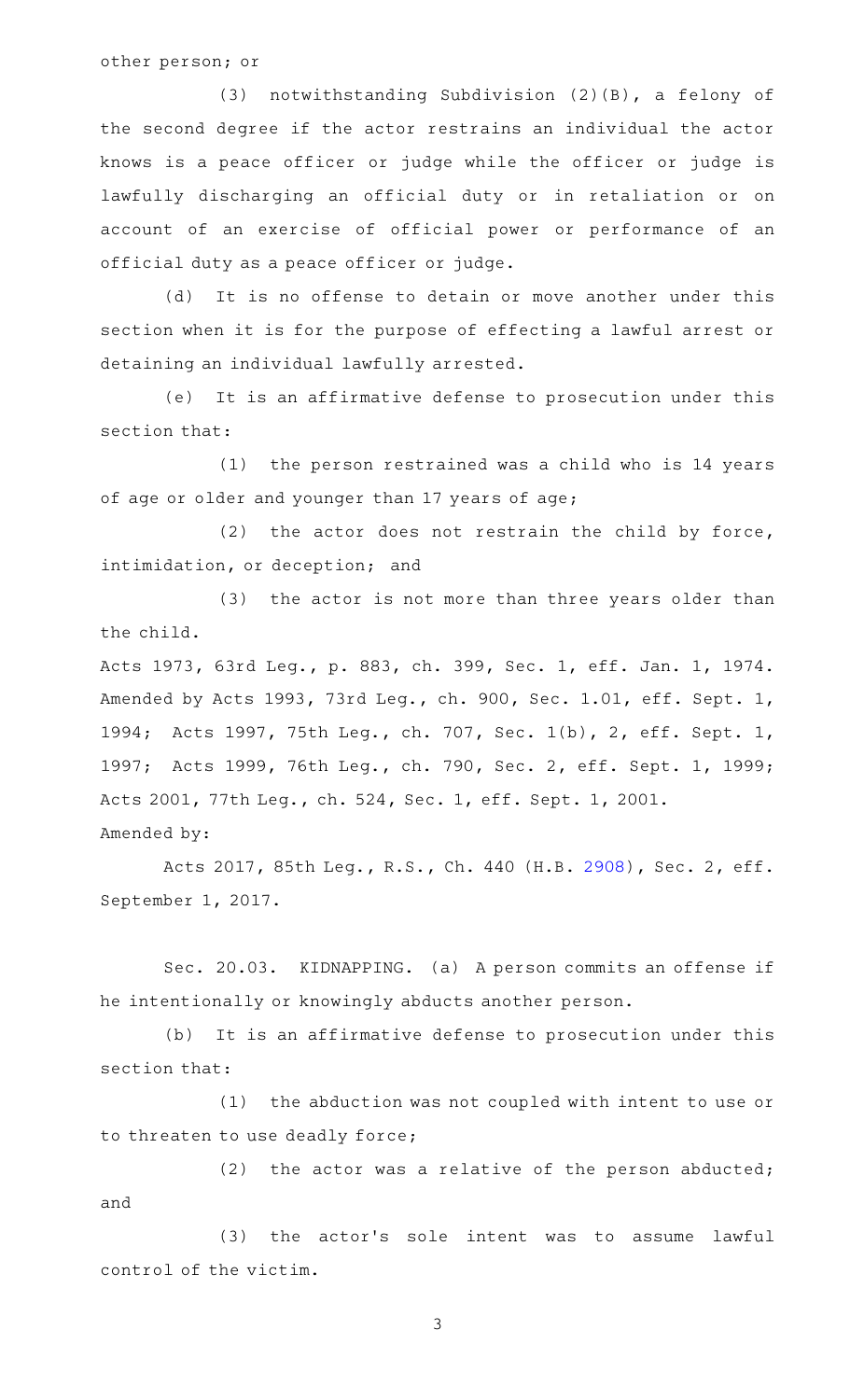(c) An offense under this section is a felony of the third degree.

Acts 1973, 63rd Leg., p. 883, ch. 399, Sec. 1, eff. Jan. 1, 1974. Amended by Acts 1993, 73rd Leg., ch. 900, Sec. 1.01, eff. Sept. 1, 1994.

Sec. 20.04. AGGRAVATED KIDNAPPING. (a) A person commits an offense if he intentionally or knowingly abducts another person with the intent to:

 $(1)$  hold him for ransom or reward;

(2) use him as a shield or hostage;

(3) facilitate the commission of a felony or the flight after the attempt or commission of a felony;

(4) inflict bodily injury on him or violate or abuse him sexually;

(5) terrorize him or a third person; or

(6) interfere with the performance of any governmental or political function.

(b) A person commits an offense if the person intentionally or knowingly abducts another person and uses or exhibits a deadly weapon during the commission of the offense.

(c) Except as provided by Subsection (d), an offense under this section is a felony of the first degree.

(d) At the punishment stage of a trial, the defendant may raise the issue as to whether he voluntarily released the victim in a safe place. If the defendant proves the issue in the affirmative by a preponderance of the evidence, the offense is a felony of the second degree.

Acts 1973, 63rd Leg., p. 883, ch. 399, Sec. 1, eff. Jan. 1, 1974. Amended by Acts 1993, 73rd Leg., ch. 900, Sec. 1.01, eff. Sept. 1, 1994; Acts 1995, 74th Leg., ch. 318, Sec. 4, eff. Sept. 1, 1995.

Sec. 20.05. SMUGGLING OF PERSONS. (a) A person commits an offense if the person knowingly:

(1) uses a motor vehicle, aircraft, watercraft, or other means of conveyance to transport an individual with the intent to: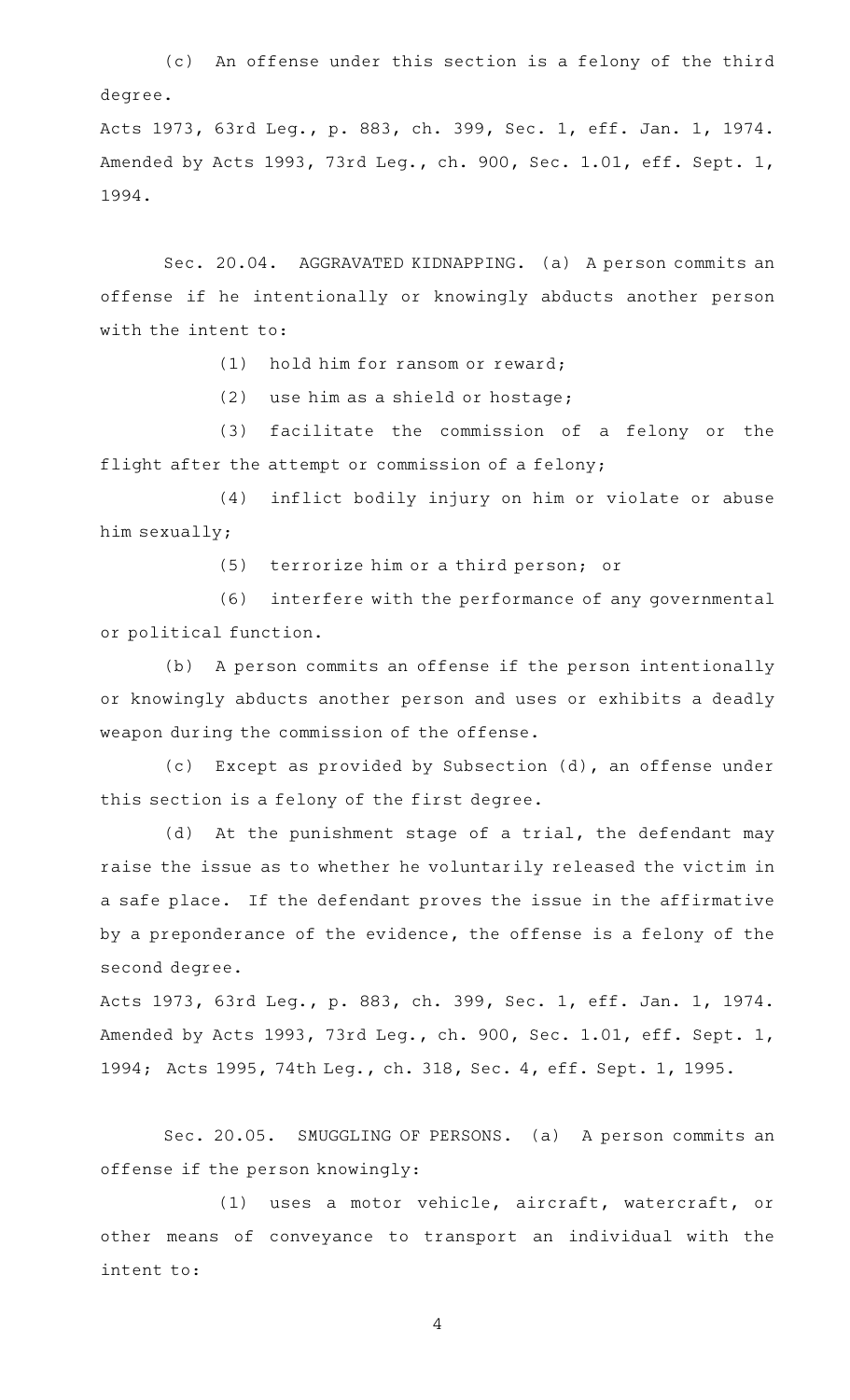(A) conceal the individual from a peace officer or special investigator; or

(B) flee from a person the actor knows is a peace officer or special investigator attempting to lawfully arrest or detain the actor;

(2) encourages or induces a person to enter or remain in this country in violation of federal law by concealing, harboring, or shielding that person from detection; or

(3) assists, quides, or directs two or more individuals to enter or remain on agricultural land without the effective consent of the owner.

(b) An offense under this section is a felony of the third degree, except that the offense is:

 $(1)$  a felony of the second degree if:

 $(A)$  the actor commits the offense in a manner that creates a substantial likelihood that the smuggled individual will suffer serious bodily injury or death;

(B) the smuggled individual is a child younger than 18 years of age at the time of the offense;

(C) the offense was committed with the intent to obtain a pecuniary benefit;

(D) during the commission of the offense the actor, another party to the offense, or an individual assisted, guided, or directed by the actor knowingly possessed a firearm; or

(E) the actor commits the offense under Subsection (a)(1)(B); or

(2) a felony of the first degree if:

 $(A)$  it is shown on the trial of the offense that, as a direct result of the commission of the offense, the smuggled individual became a victim of sexual assault, as defined by Section [22.011](http://www.statutes.legis.state.tx.us/GetStatute.aspx?Code=PE&Value=22.011), or aggravated sexual assault, as defined by Section [22.021](http://www.statutes.legis.state.tx.us/GetStatute.aspx?Code=PE&Value=22.021); or

(B) the smuggled individual suffered serious bodily injury or death.

(c) It is an affirmative defense to prosecution of an offense under this section, other than an offense punishable under Subsection  $(b)(1)(A)$  or  $(b)(2)$ , that the actor is related to the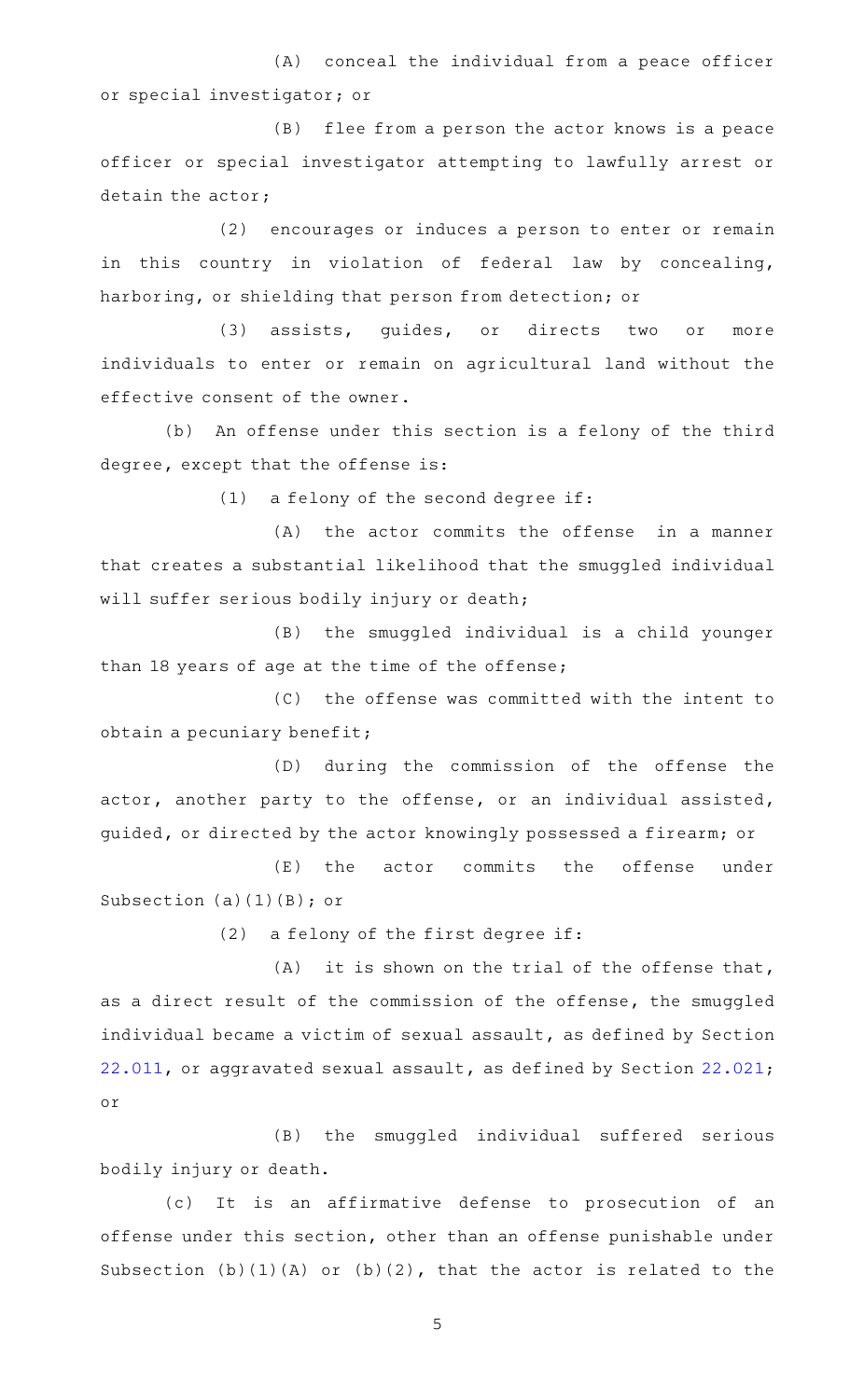smuggled individual within the second degree of consanguinity or, at the time of the offense, within the second degree of affinity.

(d) If conduct constituting an offense under this section also constitutes an offense under another section of this code, the actor may be prosecuted under either section or under both sections.

Added by Acts 1999, 76th Leg., ch. 1014, Sec. 1, eff. Sept. 1, 1999. Amended by:

Acts 2011, 82nd Leg., R.S., Ch. 223 (H.B. [260](http://www.legis.state.tx.us/tlodocs/82R/billtext/html/HB00260F.HTM)), Sec. 2, eff. September 1, 2011.

Acts 2015, 84th Leg., R.S., Ch. 333 (H.B. [11\)](http://www.legis.state.tx.us/tlodocs/84R/billtext/html/HB00011F.HTM), Sec. 14, eff. September 1, 2015.

Acts 2021, 87th Leg., R.S., Ch. 572 (S.B. [576](http://www.legis.state.tx.us/tlodocs/87R/billtext/html/SB00576F.HTM)), Sec. 2, eff. September 1, 2021.

Sec. 20.06. CONTINUOUS SMUGGLING OF PERSONS. (a) A person commits an offense if, during a period that is 10 or more days in duration, the person engages two or more times in conduct that constitutes an offense under Section [20.05](http://www.statutes.legis.state.tx.us/GetStatute.aspx?Code=PE&Value=20.05).

(b) If a jury is the trier of fact, members of the jury are not required to agree unanimously on which specific conduct engaged in by the defendant constituted an offense under Section [20.05](http://www.statutes.legis.state.tx.us/GetStatute.aspx?Code=PE&Value=20.05) or on which exact date the defendant engaged in that conduct. The jury must agree unanimously that the defendant, during a period that is 10 or more days in duration, engaged two or more times in conduct that constitutes an offense under Section [20.05.](http://www.statutes.legis.state.tx.us/GetStatute.aspx?Code=PE&Value=20.05)

(c) If the victim of an offense under Subsection (a) is the same victim as a victim of an offense under Section [20.05](http://www.statutes.legis.state.tx.us/GetStatute.aspx?Code=PE&Value=20.05), a defendant may not be convicted of the offense under Section [20.05](http://www.statutes.legis.state.tx.us/GetStatute.aspx?Code=PE&Value=20.05) in the same criminal action as the offense under Subsection (a), unless the offense under Section [20.05](http://www.statutes.legis.state.tx.us/GetStatute.aspx?Code=PE&Value=20.05):

 $(1)$  is charged in the alternative;

(2) occurred outside the period in which the offense alleged under Subsection (a) was committed; or

(3) is considered by the trier of fact to be a lesser included offense of the offense alleged under Subsection (a).

(d) A defendant may not be charged with more than one count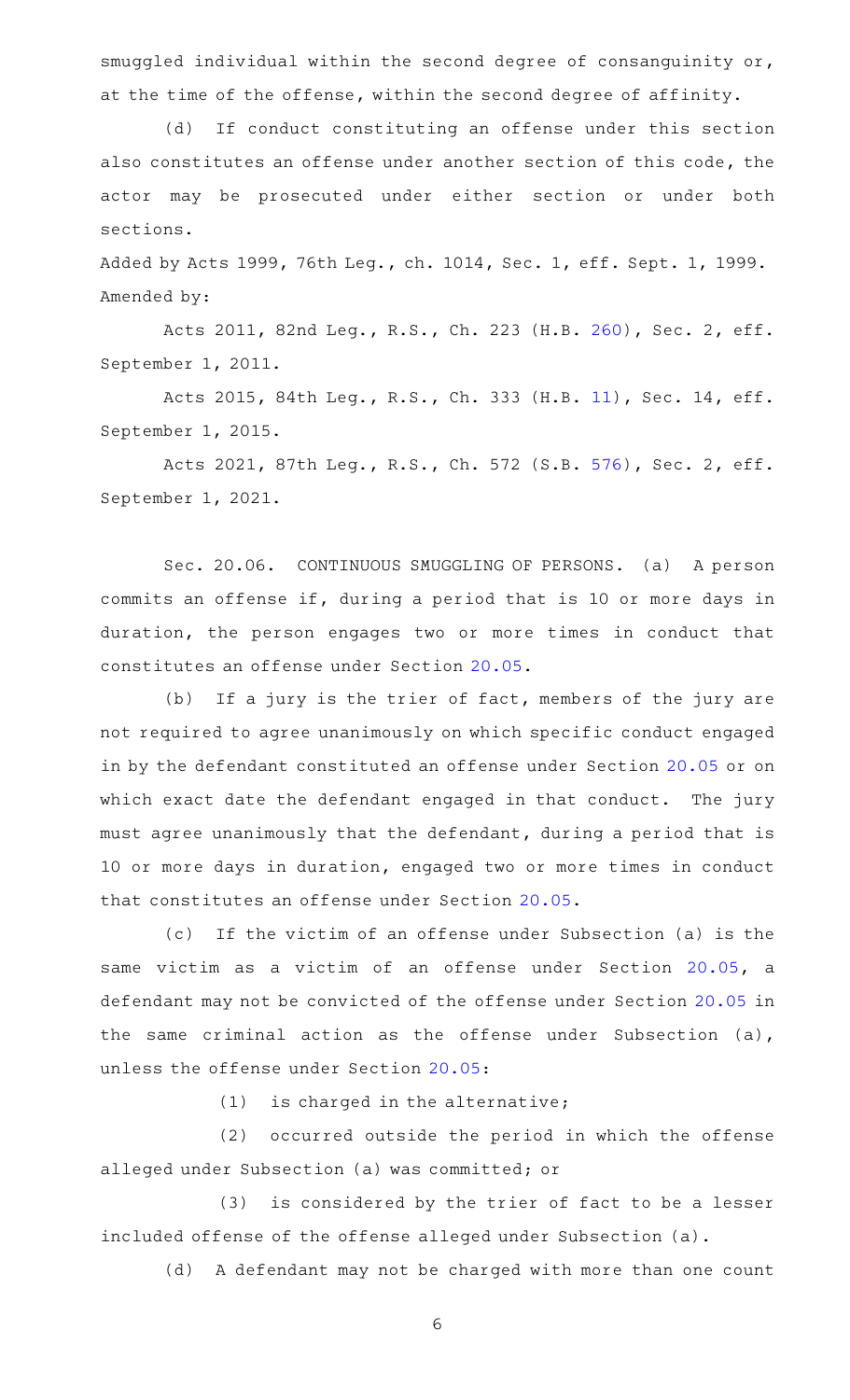under Subsection (a) if all of the conduct that constitutes an offense under Section [20.05](http://www.statutes.legis.state.tx.us/GetStatute.aspx?Code=PE&Value=20.05) is alleged to have been committed against the same victim.

(e) Except as provided by Subsections (f) and (g), an offense under this section is a felony of the second degree.

(f) An offense under this section is a felony of the first degree if:

(1) the conduct constituting an offense under Section [20.05](http://www.statutes.legis.state.tx.us/GetStatute.aspx?Code=PE&Value=20.05) is conducted in a manner that creates a substantial likelihood that the smuggled individual will suffer serious bodily injury or death; or

(2) the smuggled individual is a child younger than 18 years of age at the time of the offense.

(g) An offense under this section is a felony of the first degree, punishable by imprisonment in the Texas Department of Criminal Justice for life or for any term of not more than 99 years or less than 25 years, if:

 $(1)$  it is shown on the trial of the offense that, as a direct result of the commission of the offense, the smuggled individual became a victim of sexual assault, as defined by Section [22.011](http://www.statutes.legis.state.tx.us/GetStatute.aspx?Code=PE&Value=22.011), or aggravated sexual assault, as defined by Section [22.021](http://www.statutes.legis.state.tx.us/GetStatute.aspx?Code=PE&Value=22.021); or

(2) the smuggled individual suffered serious bodily injury or death.

Added by Acts 2015, 84th Leg., R.S., Ch. 333 (H.B. [11](http://www.legis.state.tx.us/tlodocs/84R/billtext/html/HB00011F.HTM)), Sec. 15, eff. September 1, 2015.

Sec. 20.07. OPERATION OF STASH HOUSE. (a) A person commits an offense if the person knowingly:

(1) uses or permits another to use any real estate, building, room, tent, vehicle, boat, or other property owned by the person or under the person 's control to commit an offense or to facilitate the commission of an offense under Section [20.05,](http://www.statutes.legis.state.tx.us/GetStatute.aspx?Code=PE&Value=20.05) [20.06](http://www.statutes.legis.state.tx.us/GetStatute.aspx?Code=PE&Value=20.06), [20A.02](http://www.statutes.legis.state.tx.us/GetStatute.aspx?Code=PE&Value=20A.02), [20A.03](http://www.statutes.legis.state.tx.us/GetStatute.aspx?Code=PE&Value=20A.03), [43.04](http://www.statutes.legis.state.tx.us/GetStatute.aspx?Code=PE&Value=43.04), or [43.05;](http://www.statutes.legis.state.tx.us/GetStatute.aspx?Code=PE&Value=43.05) or

(2) rents or leases any property to another, intending that the property be used as described by Subdivision (1).

(b) An offense under this section is a Class A misdemeanor.